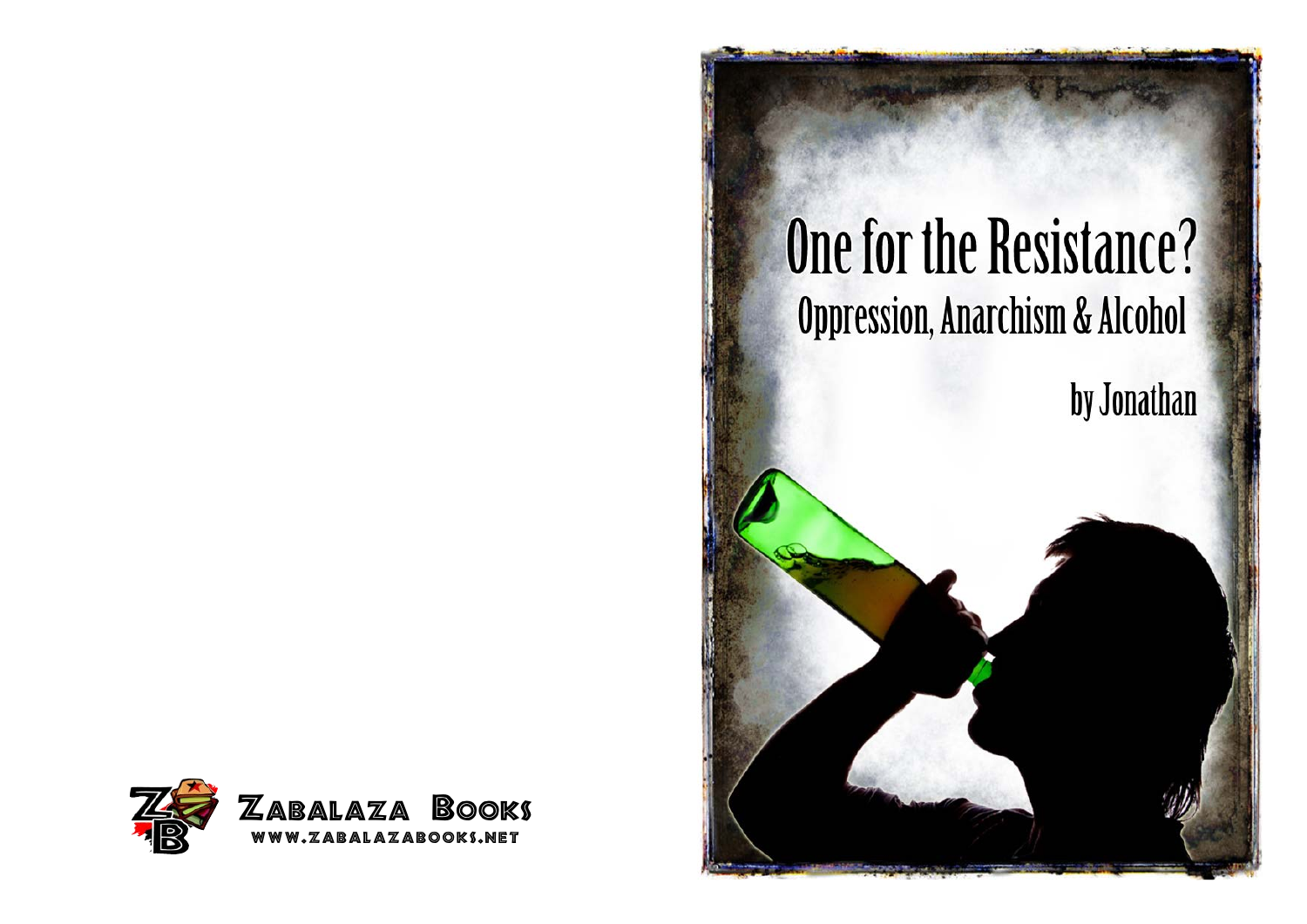$\mathbf{A}$  and  $\mathbf{A}$  are all  $\mathbf{A}$  and  $\mathbf{A}$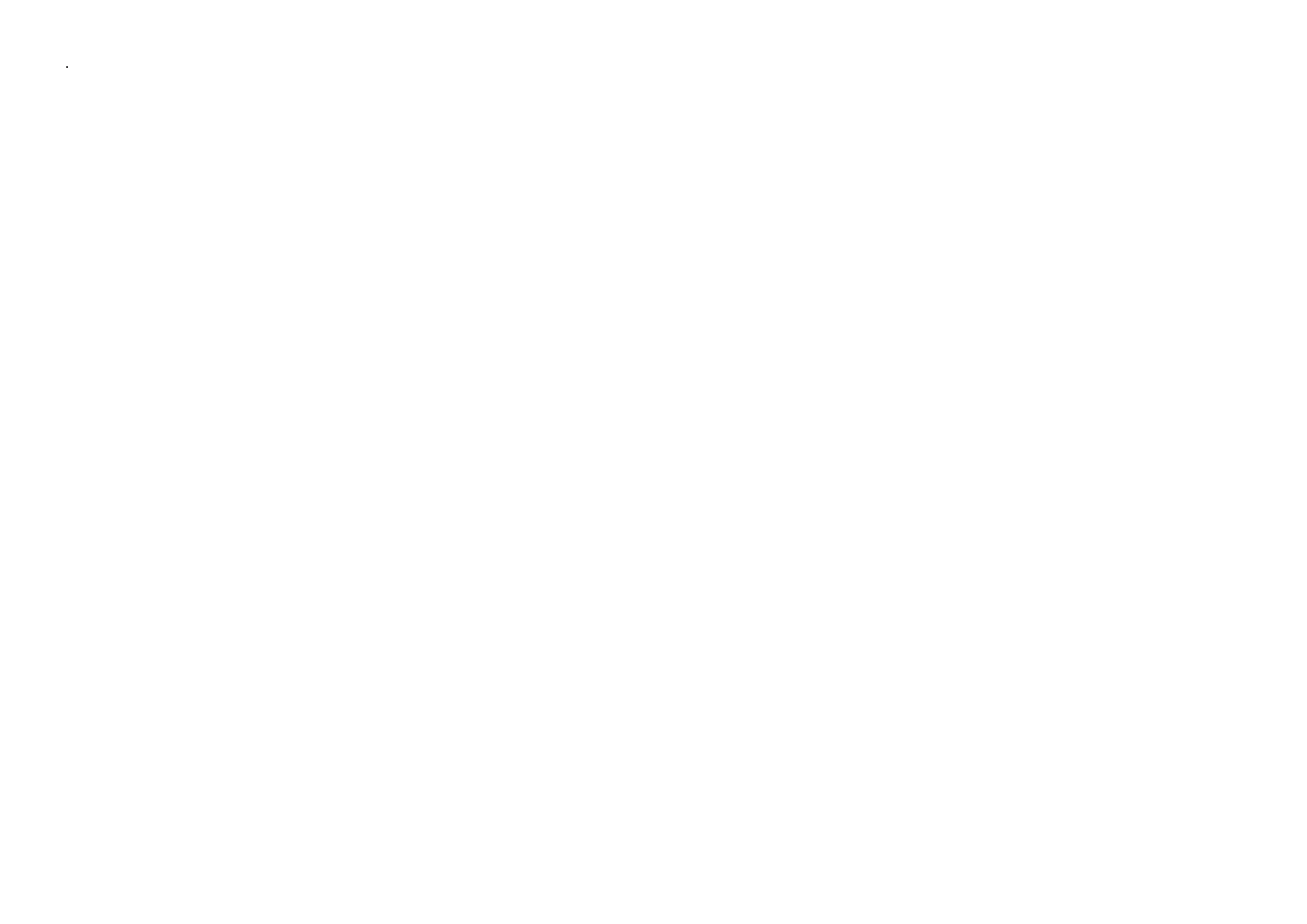## One for the Resistance? Oppression, Anarchism and Alcohol

### by Jonathan

ZACF (Personal Capacity)

Aside from my personal aversion to alcohol and the abuse thereof, I strongly feel that alcohol consumption – and production – is a highly political issue, which anarchists should not ignore. In this article I will attempt to explain why I feel it is that anarchists should consider starting a dialogue regarding the alcohol industry, the role of alcohol – and alcoholism - in capitalist society, its current effects on the poor and working classes, and its place in a future anarchist society. This is an issue that has been considered by anarchists in the past, but unfortunately does not seem to warrant much attention these days, and I'm uncomfortable to say that I think that many anarchists – as with other issues facing us – may be reluctant to admit that it is a problem for, or within, our movement.

"After a time, Nestor left the foundry and worked as a sales assistant for a wine merchant. Nauseated by his job, he gave it up after three months. Perhaps it was in the wake of this experience that he was to retain an aversion for wine and

Cover border art by struckdumb-from Devian**art** www.deviantart.com

# www.anarkismo.net/article/8742

WWW.ZABALAZA.NET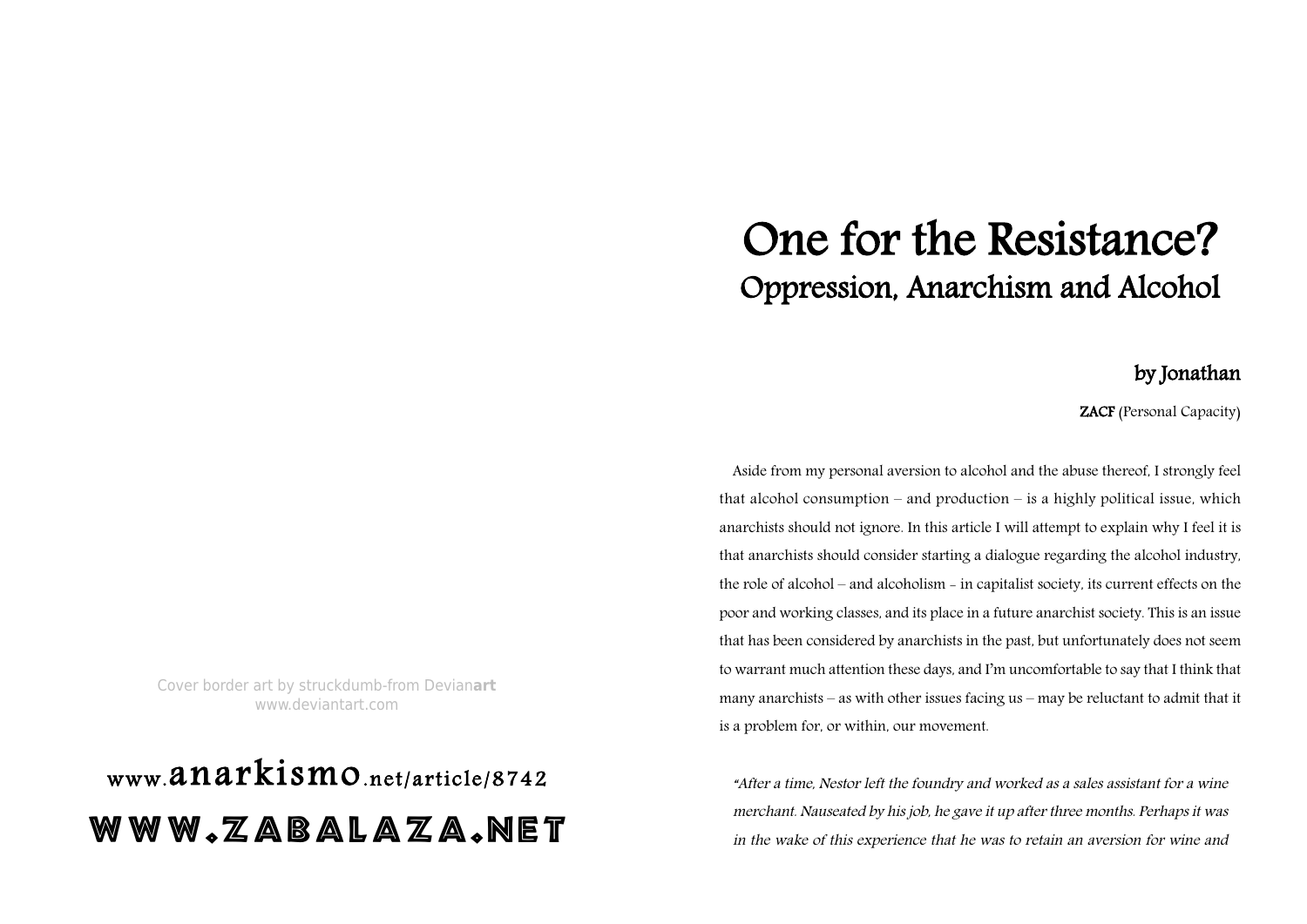alcohol; that aversion was very real, despite all the fairy tales peddled later about his alleged inebriated tendencies."

(Skirda, 2004, Nestor Makhno; Anarchy's Cossack, p. 20)

Nestor Makhno was not the only anarchist who recognised the negative effects alcohol could have on both the working class and the anarchist movement, but it seems that, despite Emma Goldman having given lectures and Errico Malatesta 1 having written about the subject, it was still not considered to be an important issue. And, although the Friday 30th August evening session of the 1907 Amsterdam anarchist congress foresaw a discussion of a report on Anarchism and Alcoholism presented by Prof. Van Rees, discussion was postponed to the next day where a ten point motion, presented by Prof. Van Rees with two additional points proposed by Émile Chapelier, was not even put to motion 'due to the opposition of almost every delegate'. Errico Malatesta went on to explain the reasons for this:

"A resolution against alcoholism had been proposed, but the Congress went on to discuss the next item on the Agenda. Certainly, no-one would have had any hesitation in approving a resolution against excess [in the use] of alcoholic beverages, despite perhaps being convinced of the pointlessness of such a motion; but the proposed motion condemned even moderate use, to the point of considering it even more dangerous than abuse. This seems excessive to us; in any event, we consider it to be a matter best discussed by doctors, if even they know anything about it."

> (Antonioli, 1978, Dibattito sul sindacalismo: Atti del Congresso Internazionale anarchico di Amsterdam (1907))

1. I believe that Emma Goldman gave lectures on the effects of alcoholism on the working class and anarchist movement, and that Malatesta wrote on the subject, but I have not been able to find any of these writings or recorded lectures. If anyone knows where I could find them, in English, I would appreciate to be informed.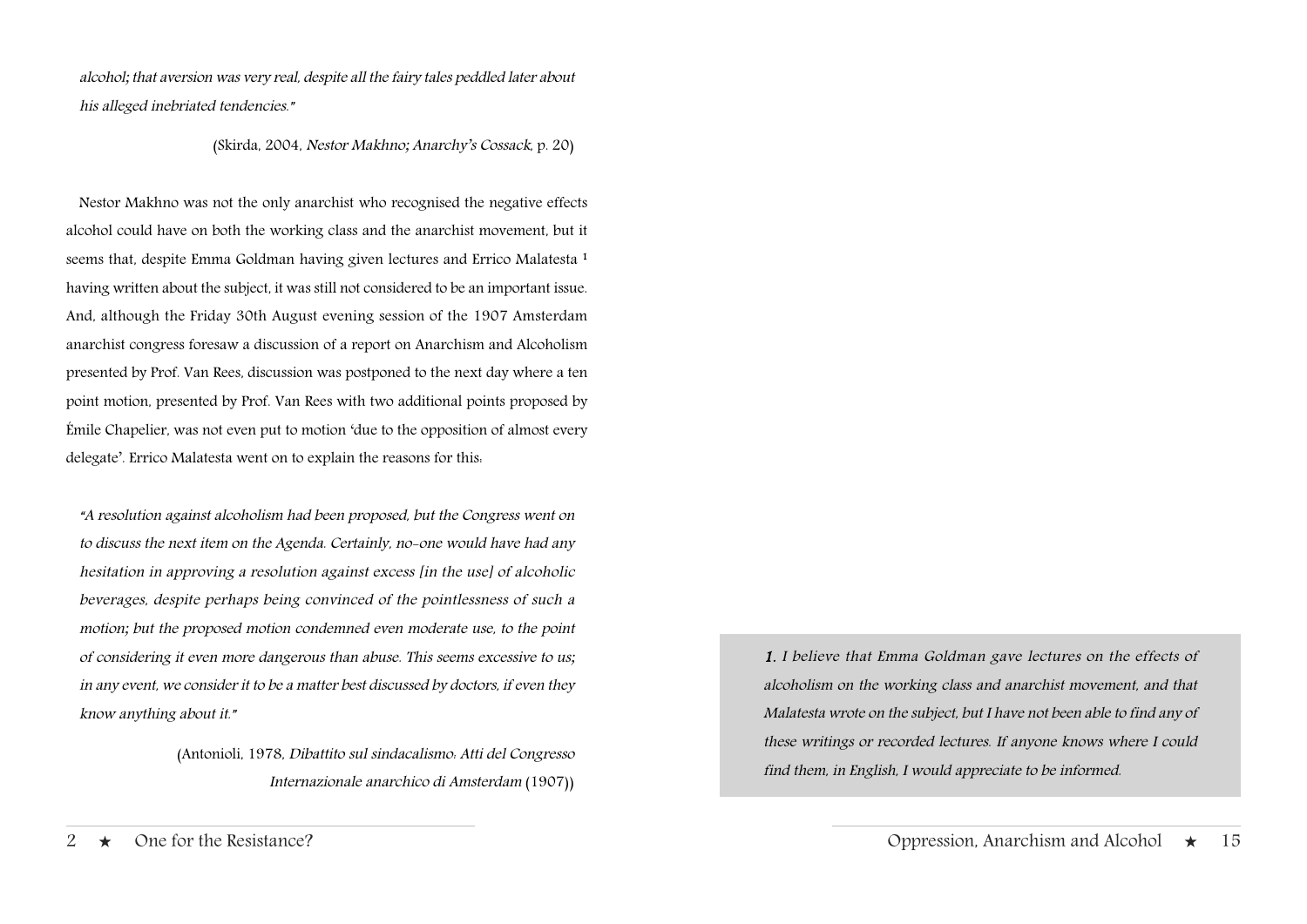us, it could also provide an opportunity for anarchists to secure social insertions in poor and working class communities, by providing a positive example and often lacking role-model, to spread social awareness and to demonstrate anarchist mutual aid and solidarity to people who might otherwise not be interested in nor exposed to anarchist ideas and practice.

I think we could learn something from our Spanish comrades of a time gone by:

"For the greater part of the day, they were working men and women, obrera consciente, who abjured smoking and drinking, avoided brothels and the bloody bull ring, purged their talk of "foul" language, and by their probity, dignity, respect for knowledge, and militancy tried to set a moral example for their entire class."

(See Bookchin, An Overview of the Spanish Libertarian Movement)

Or as even Bakunin, who was known to be a drinker, once put it:

"Let us then be good brothers and comrades, and let us organize ourselves. Do not think that we are at the end of the Revolution; we are at its beginning. The Revolution is henceforth the order of the day, for many decades to come. It will come to find us, sooner or later. Let us therefore prepare and purify ourselves and become more genuine, let us be less talkers, less criers, less phrasemongers, less drinkers and less rakes. Let us gird our loins and properly prepare ourselves for this struggle which will save all peoples and finally emancipate humanity."

(See Cutler, The Basic Bakunin Writings 1869-1871, p. 65)

Given that many anarchists early on recognised that alcoholism is a problem for the working class and anarchist movement, I find it strange then that, on a recent trip to Europe, probably every anarchist my partner and I spoke to about anarchism and alcoholism agreed that alcohol was a problem for the anarchist movement, that 'alcohol is the biggest ally of capital', yet few anarchists seem willing to actually confront it.

### $\star$  Class and Alcohol in South Africa

Alcoholism is a social disease of epidemic proportions in South Africa that affects primarily the poor and working classes, which are hardest hit by both the causes and effects of alcohol and alcohol abuse.

In South Africa, the majority of violent crimes are alcohol related as, in the majority of those reported, either or both the assailant and/or the victim are under the influence of alcohol when the crime takes place. This in a country where the biggest city, Johannesburg, has recently been recognised as the world's most violent city. And, contrary to what mainstream media might have us believe, the majority of victims of violent crime are poor and working class. Not only the victims, but also their assailants are victims, indirectly, of violent crime; as more and more people – particularly poor youth – are going to prison for crimes they have committed under the influence of alcohol. Crimes that are often not premeditated, but committed under the influence of alcohol - on a whim - and which, had the perpetrator been sober, they might not have committed.

Yet another devastating effect of alcohol related violent crime is the spread of Aids as a result of alcohol related incidents of rape and, once again, the majority of rape victims are women from the working class. Aids is another disease of pandemic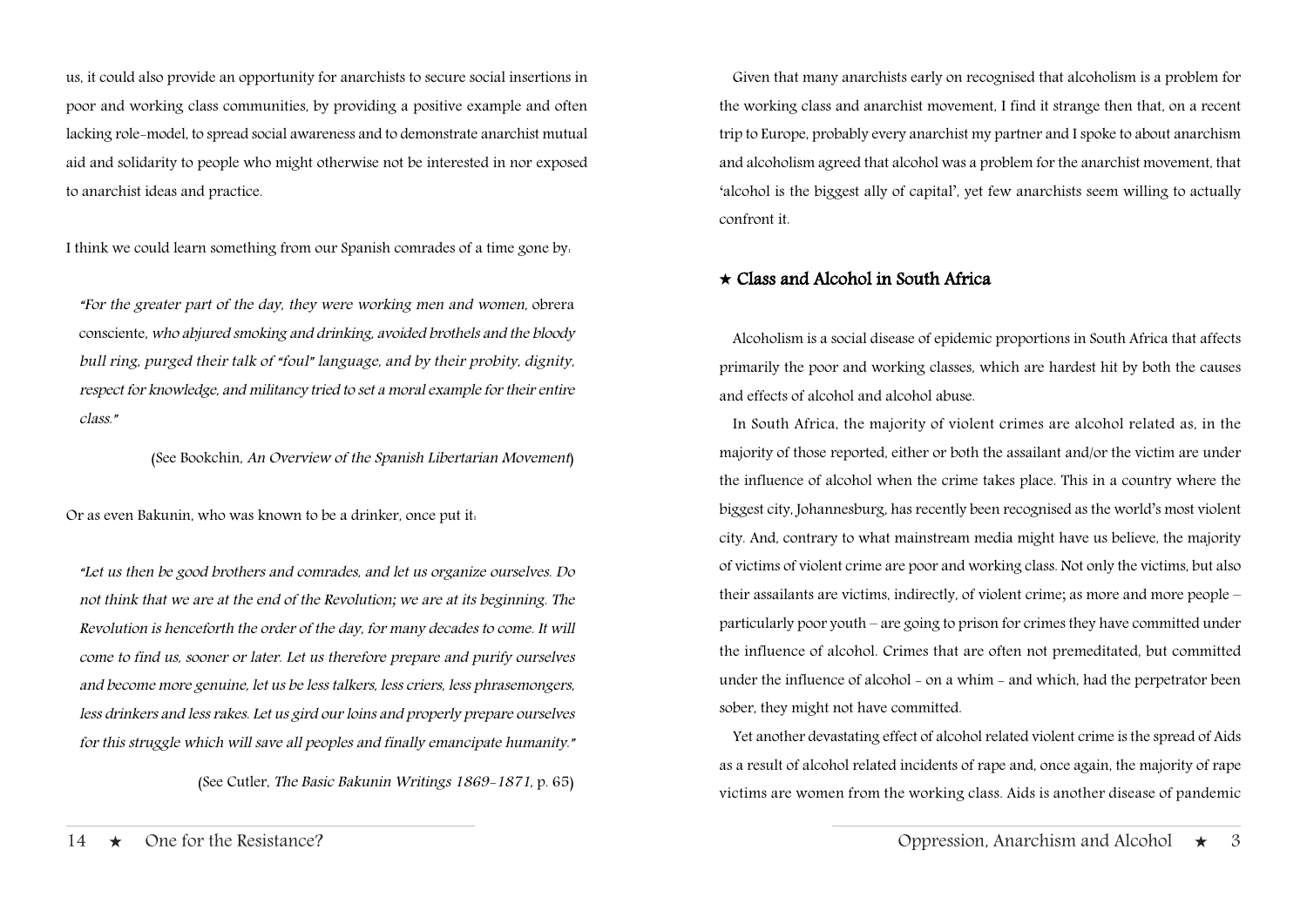proportions in South Africa, and the irresponsible sex practices of people under the influence – who do not think of using a condom, for example, or cannot negotiate its use while drunk – is contributing to its increase.

Working class and poor women are particularly hard hit by alcoholism, and many women in South Africa are left to raise their families alone because of absent fathers, who spend their time, and money, in shebeens and drinking taverns. Not only are these women left to bring up their children and care for the elderly alone, but they are also forced to try and make ends meet financially, and provide for their families when their husbands, if they are lucky enough to have found employment, spend all their money on booze. And, of course, even the unemployed somehow find money to drink while they and their families often go hungry. Of course it is not necessarily their own fault; that they are addicted to alcohol as a means of escaping the misery of poverty, but it does go to show the devastating affects alcohol has on the poor and working class, and therefore why it is an issue for anarchists.

There are numerous other examples of how alcohol devastates the lives of the poor and working poor. Probably everyday in South Africa pedestrians are killed by motor vehicles and, in a country where it is often said that drinking and driving is a national past-time, it is not uncommon for the drivers responsible for killing a pedestrian to be drunk when they do so. The majority of people who travel either by foot or bicycle, and therefore the ones that get run down by drunk drivers, are from the lower classes; whereas most people who own a motor car are from the middle and upper classes. Of course they, from the upper classes, do drive into and kill one another from time to time, but that is beside the point. Drinking and driving being so prevalent in South Africa, people are also often pulled over while driving under the influence. Those that can afford to are likely to get away with paying the officer a fine or bribe ("buying him lunch"), but those that cannot afford a fine or of value to society because of the productive work that they do for it; all of which would enhance peoples feelings of self-worth and self-confidence, and thus reduce the necessity many people feel towards drinking alcohol in order to be able to socialise.

Other than the social implications of the abuse of alcohol in a revolutionary society, there are also economic factors to be considered. Hypothetically speaking, as a non-drinker I might resent it if some people spend their time working to produce something, alcohol, that is not a necessity, and that I might not use, while at the same time I am producing something, food for example - which is essential to the life of the revolution - that they will consume but did not work for. In a free society where alcoholism is less prevalent, and is not used as a means of keeping the producing class weak and complacent, I might once again enjoy to drink beer, but I hold that it is a luxury, not a necessity, the users of which should therefore work to produce it over and above their contribution to meeting the necessary requirements of society.

#### $\star$  Concluding and summing up

I do not endorse the banning of alcohol, nor do I expect that every anarchist should give it up and launch an anti-alcohol campaign; but I do think that, as a social disease which affects primarily the poor and working class, alcoholism is an issue for anarchists. Not only does it make oppressed people apathetic and complacent, but it can also serve to fracture and weaken their revolutionary potential, and make us vulnerable to the enemy. Alcohol abuse, if unchecked, can make us anarchists less effective and reduce our chances for successfully organising for and defending the revolution. As a seemingly unpolitical issue, if taken up by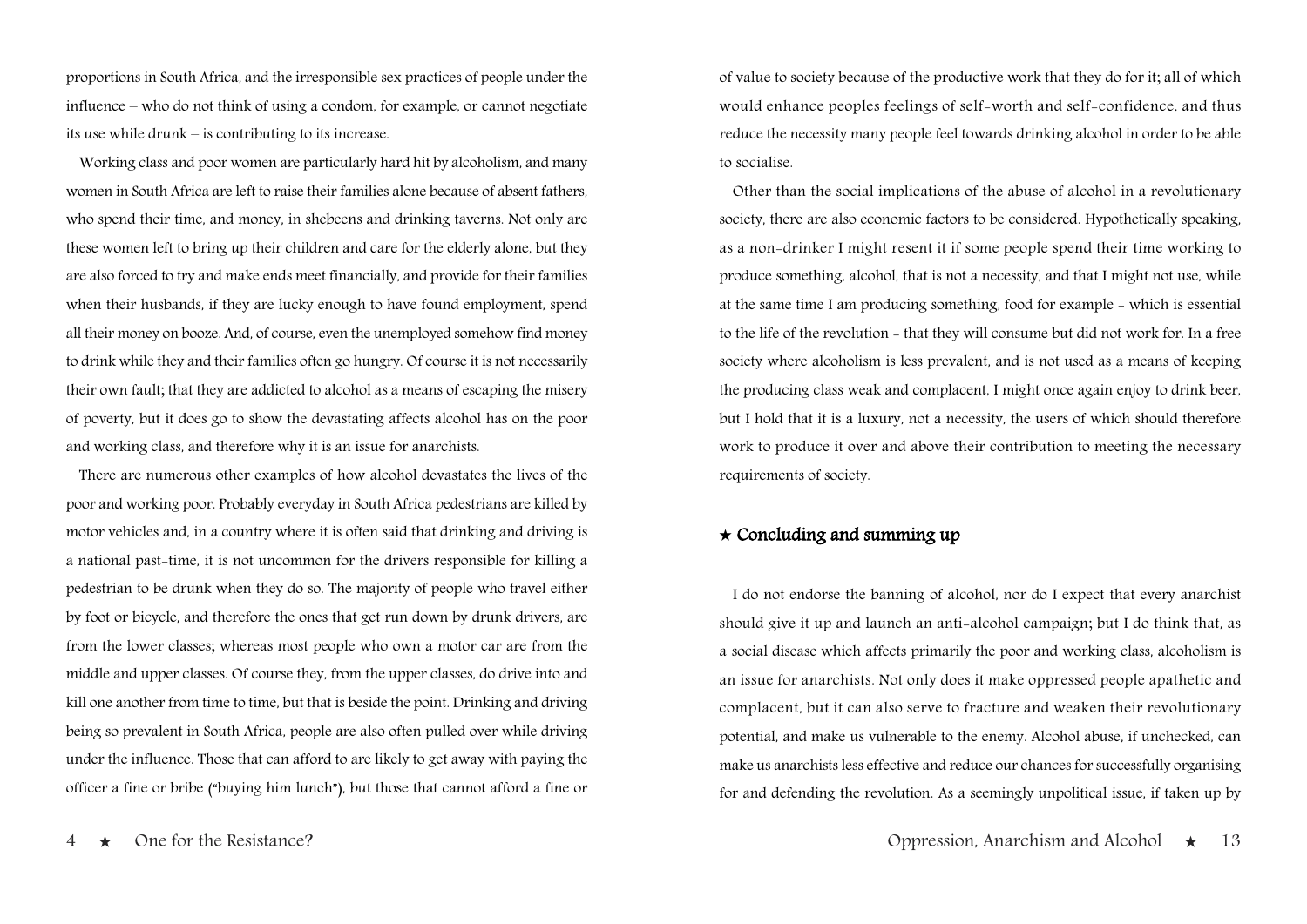reality, we want to change it. Addiction induced passivity and acceptance is an obstruction to this. We can create our own cultures; ones that are not enriching capitalists whilst destroying our lives and communities at the same time, and playing us into the hands of the enemy. Anarchists should try to show, by example; that we do not have to drink all the time to have fun, or to talk, or to have sex. In order for there to be any hope of revolution, we need to help to build a sense of working class self-confidence, and one of the ways for us to start doing that is by nurturing people's own sense of self-confidence and self-worth, which is often corroded by prolonged alcohol abuse.

To the extent that it is possible, under capitalism, I believe that anarchists should try to live as freely as they can, and in accordance with their ideals; but are we really free if we are slave to the drink? Overcoming alcohol addiction is one more way that working class and poor people can take back control of their lives from the ruling class as it is, after all, the capitalist class which prospers the most from the self-destructive addiction to alcohol so prevalent amongst the working class and poor.

In a free and equal society there would probably be less people on antidepressants, so why not less alcoholics too? As a preventable and treatable social disease, alcoholism is something which could be greatly reduced, if not eliminated entirely, in an anarchist society. In a social system where everyone is working as a productive member of that society, contributing to meet the needs of the people and towards social wealth, and where people are free and have the opportunity to pursue their own special and creative interests at their leisure, I think there would be less likelihood of people having the urge to drink, either as a means of escape or to while away the time. Social relations between people would also be such that they would not feel alienated from one another as people often do now; self-confidence would be nurtured in education and upbringing, and people would feel themselves to be bribe are likely to be taken in and, if they are granted bail and cannot afford that either, will end up in jail.

Workers are also discharged from their jobs for coming to work drunk, or for repeatedly arriving late because they were so drunk or hung-over that they couldn't get out of bed. Also, every year probably countless workers suffer work-related injuries, possibly resulting in loss of limb or even death, as a result of being under the influence while at work. Of course CEO's also go to work drunk, but the consequences of them arriving late and being drunk on the job are far less drastic.

Another example of how alcohol was (and sometimes still is) used to keep workers down in South Africa was the "dop system", whereby farm owners on the wine estates in the Cape, and probably elsewhere, paid their workers (or subsidise their wage) in alcohol. The devastating effects of this, on both the vineyard workers and their families are not hard to imagine.

On top of the directly negative impact of alcohol and alcoholism on the poor and working poor, its usage and the culture that surrounds it also contributes to upholding capitalist structures of domination. Probably everybody knows that there are always more bottle-stores and liquor outlets in poor and working class communities than there are in the suburbs, and of course alcohol is cheaper there. It is such because not only do the capitalists know that people in poverty are so desperate to escape their misery, even for a few hours, that they will spend what little of their earnings they can spare – and even if they can't – on alcohol, thus increasing profits, but alcohol is also a great way to keep people apathetic, passive and, consequently, subjugated.

"All government, without exception, conceal from the people everything that might further their emancipation, and encourage all that degrades and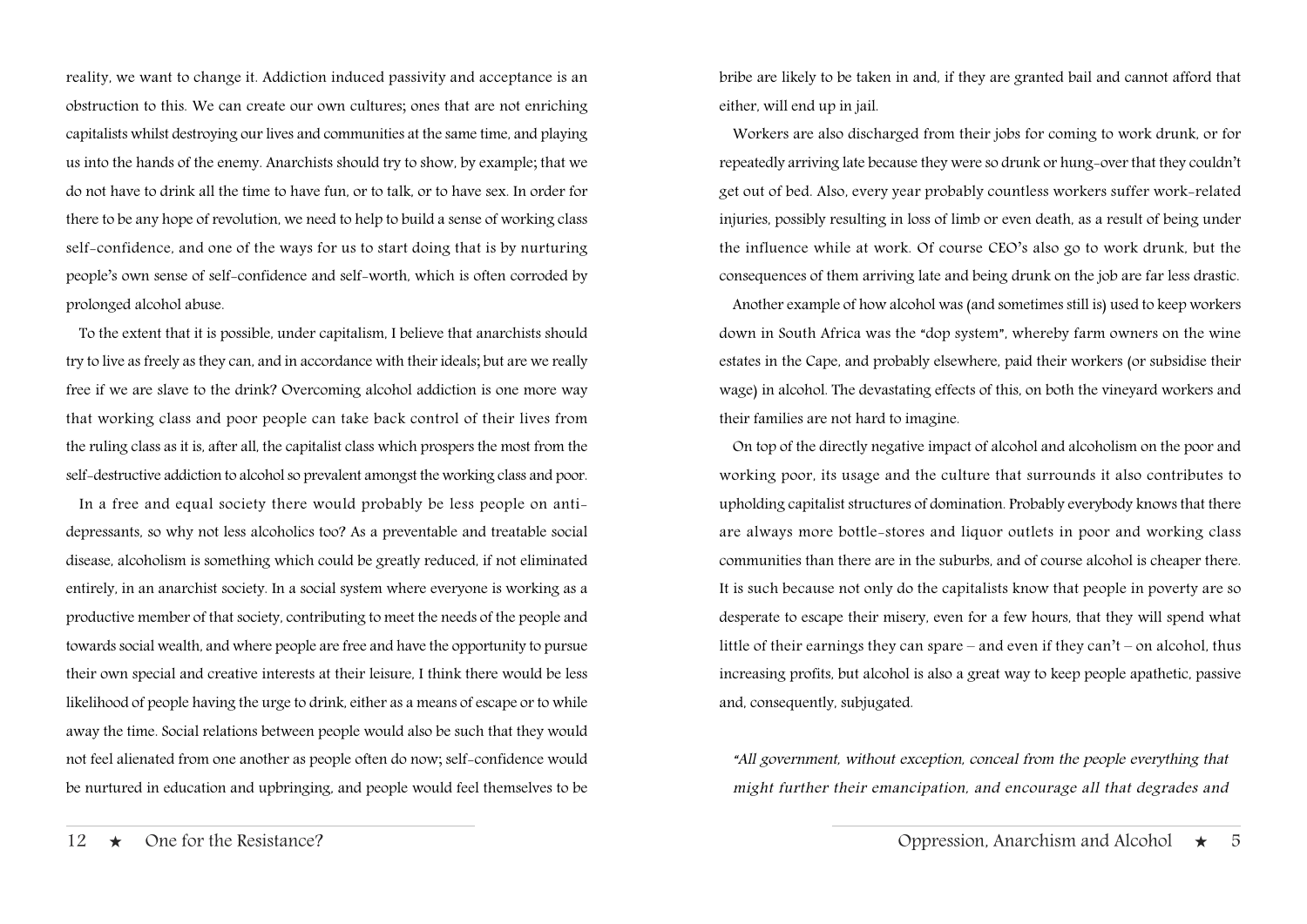demoralizes them [...] all manner of amusements of the senses [...] even physical means of stupefaction, such as tobacco and alcohol, the tax on which constitutes one of the chief revenues of the state."

(Tolstoy, 1990, Government is Violence, p. 95-96).

During the struggle days radical youth in South Africa frequently razed liquor taverns to the ground, because they resented the fact that not only were their fathers giving all their money to the enemy, while their families suffered, but they also recognised that alcohol was making them passive and unwilling to fight against apartheid. During this time it was common for black township women to make home-made sorghum beer (it still is), which was encouraged as a means both of supporting themselves and the communities they came from but also as a way of luring black men out of the white-owned taverns so that, if they were not going to struggle, at least they would spend their money within their communities, instead of enriching the white bosses. But despite the social atmosphere and meeting place provided by shebeens - that is informal and often illegal liquor outlets (because of the difficulty in government regulating and therefore profiting from the taxation of this trade) - selling alcohol to your community at low prices, and even on credit is, I believe, anti-social. Some people might say that it is empowering for a poor woman to be a shebeen queen, as she is able to provide for herself and her family. But this type of empowerment is comparable to that of a female CEO or director of a company; it is an individualistic type of empowerment, which empowers one to the detriment of others; the shebeen queen supports her family by destroying others. But this is understandable, and they are often aware of the consequences of their trade on their community but, as with someone forced to sell their bodies, it is something they are compelled to do in order to survive and support their families.

to the decomposition of the army of the proletariat now risked the firing squad. By contrast the Bolshevik militant Konyevets testifies that he had heard Makhno arrange with the head of the insurgent army's intelligence branch, Lev Zadonsky-Zinkovsky to have 30 barrels of alcohol (pure alcohol) supplied to Shkuro's Cossacks for the obvious reason of sapping their fighting spirit."

#### (Skirda, 2004, Nestor Makhno; Anarchy's Cossack, p. 157)

I do not advocate prohibition or the banning of alcohol (and of course not the execution of comrades who drink!), but I do think that thought needs to be given to its possible consequences both in terms of the defensive and productive sides of the revolution.

Granted that some people need alcohol to relax and put them at ease in a crowd, and to lubricate conversation, but that just goes to show how sick our society actually is, that we cannot even talk openly and honestly to one another without an aid. Anarchists try to show alternatives to the existing system, both in terms of the possible organisation of a future society, beyond capitalism; the ways in which we can organise ourselves now to reach that society and in terms of our interpersonal relations with one another. Couldn't that also be extended to mean that we should try and show alternatives to the way that the dominant ideology, capitalism, says that people should entertain themselves, and spend their leisure and their money? Alcohol use is constantly being promoted as the best, if not the only way, for people to have fun, to entertain themselves and their friends, and spend their free time and money. But there are plenty of fun alternatives to getting drunk. The Class War notion of "we use foul language because the working class does" (or something similar), when applied in this context is nonsense; the working class drinks because it wants to escape its reality but, as revolutionaries, we do not want to escape our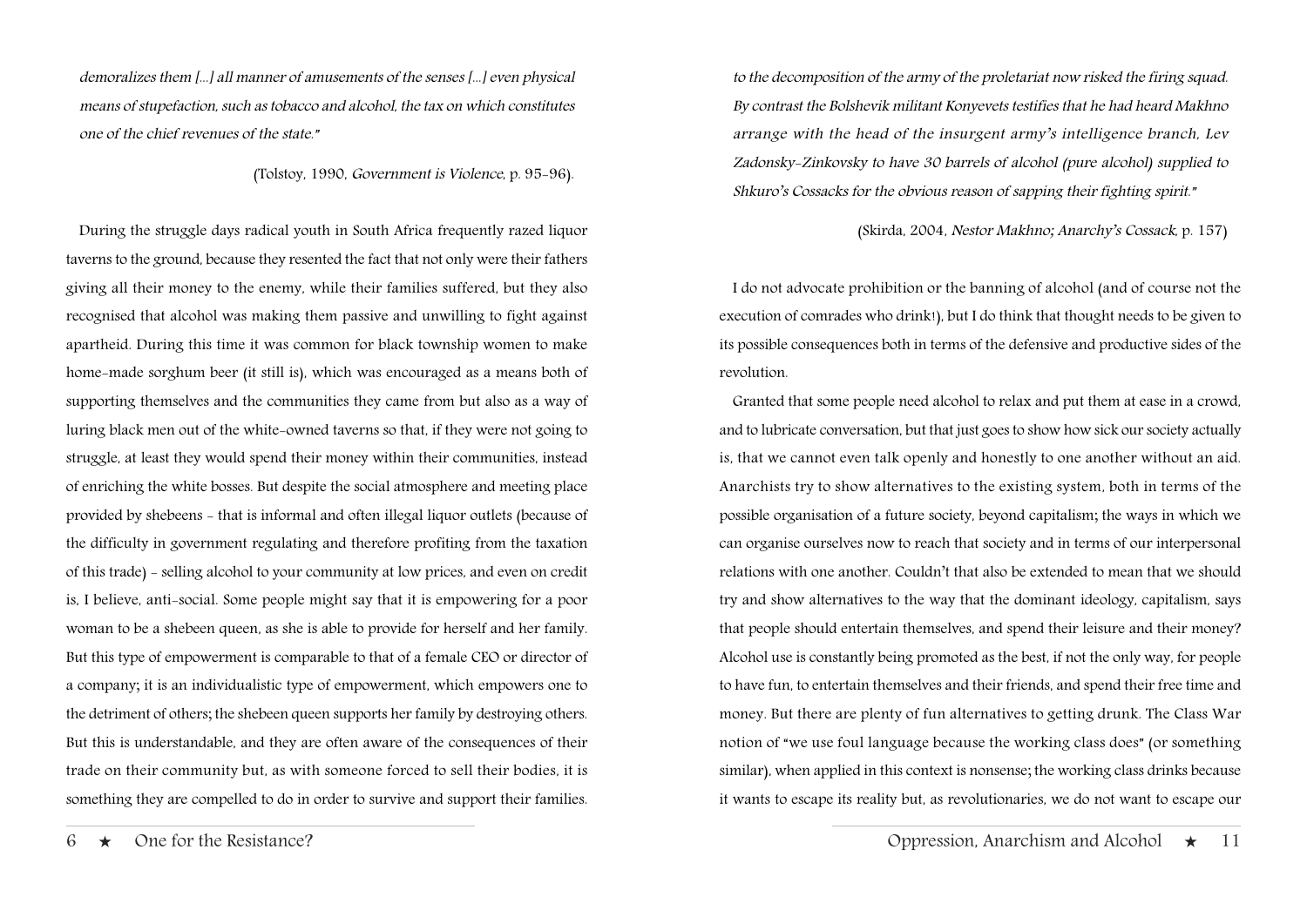#### $\star$  Alcohol and Revolution

Nestor Makhno recognised the effects that alcohol could have had on the insurgent army in the Ukraine and therefore the outcome of the revolution and, if we are going to be serious about defence of the revolution, it might be worthwhile contemplating his attitude towards it. Despite his having been said to be a drunk:

"It is in fact inconceivable that Makhno or his close companions could have indulged in drunken binges, given the constant tension in which they lived; the slightest bingeing could have cost all their lives in an instant, for engagements erupted at the most unlikely hours of the day or night so they had to be constantly on the alert. All servicemen know this much, and during his famous raids, for instance, the Don Cossack general Mamontov, who was extremely temperate himself and who also led his men from the front, came upon 1,000 barrels of alcohol in Frolov. He promptly ordered them smashed, in which the tearful Cossacks obliged him (we do not know whether their tears were due to the alcoholic vapours or to their regrets!). Mamontov was perfectly well aware that, had he not done so, then within the hour all his men would have become corpses. Makhno did the same thing with the alcohol of the Berdyansk distillery on one of the occasions when he seized the port; the barrels were emptied onto the snow, when they might have been used to banish the chill."

(Skirda, 2004, Nestor Makhno; Anarchy's Cossack, p. 299)

"Let us also note that at the Alexandrovsk congress a stringent resolution was passed on the question of drunkenness: Any who thus weakened or contributed The point is not to close down shebeens and liquor outlets, but to fight for a world where people are no longer forced to supply their communities with potentially debilitating substances in order to survive.

Also, drinking culture, at least in South Africa, is often a macho and sexist culture, supporting and even strengthening patriarchal structures within capitalist society. While it is sometimes seen as cool for men to drink as much as they can – and then go (drive) home to rape and/or beat their wives and children – women are discouraged from drinking in excess, as it is 'unbecoming' and 'unladylike'. That is unless of course the woman is physically attractive, in which case men may try to get her drunk in order to take advantage of her, quite possibly without a condom, bring us back to the issue of the Aids pandemic, and of course single motherhood, teenage pregnancy and women leaving their unwanted babies to die in rubbish bins etc.

#### $\star$  Consequences for the Anarchist Movement

These are just some of the ways that alcohol is devastating the working class and poor, and reducing people to violent crime or passive acceptance of an unjust world system. But alcohol can also have a negative impact on the anarchist movement.

There are comrades who have been arrested for carrying out brash and unthought-out acts of resistance - such as spray painting a police car - which offer little more than a fleeting sense of revenge or relief, while they were drunk. What a waste of time, energy and resources for a revolutionary to have to go through a court appearance, paying bail and possibly for a lawyer for such a trivial act, which probably has no impact whatsoever – save maybe for a miniscule propagandistic value - on the target. Resources which could much better have been put to use in a collectively deliberated strategy against the class enemy just because, when under

<sup>10</sup>